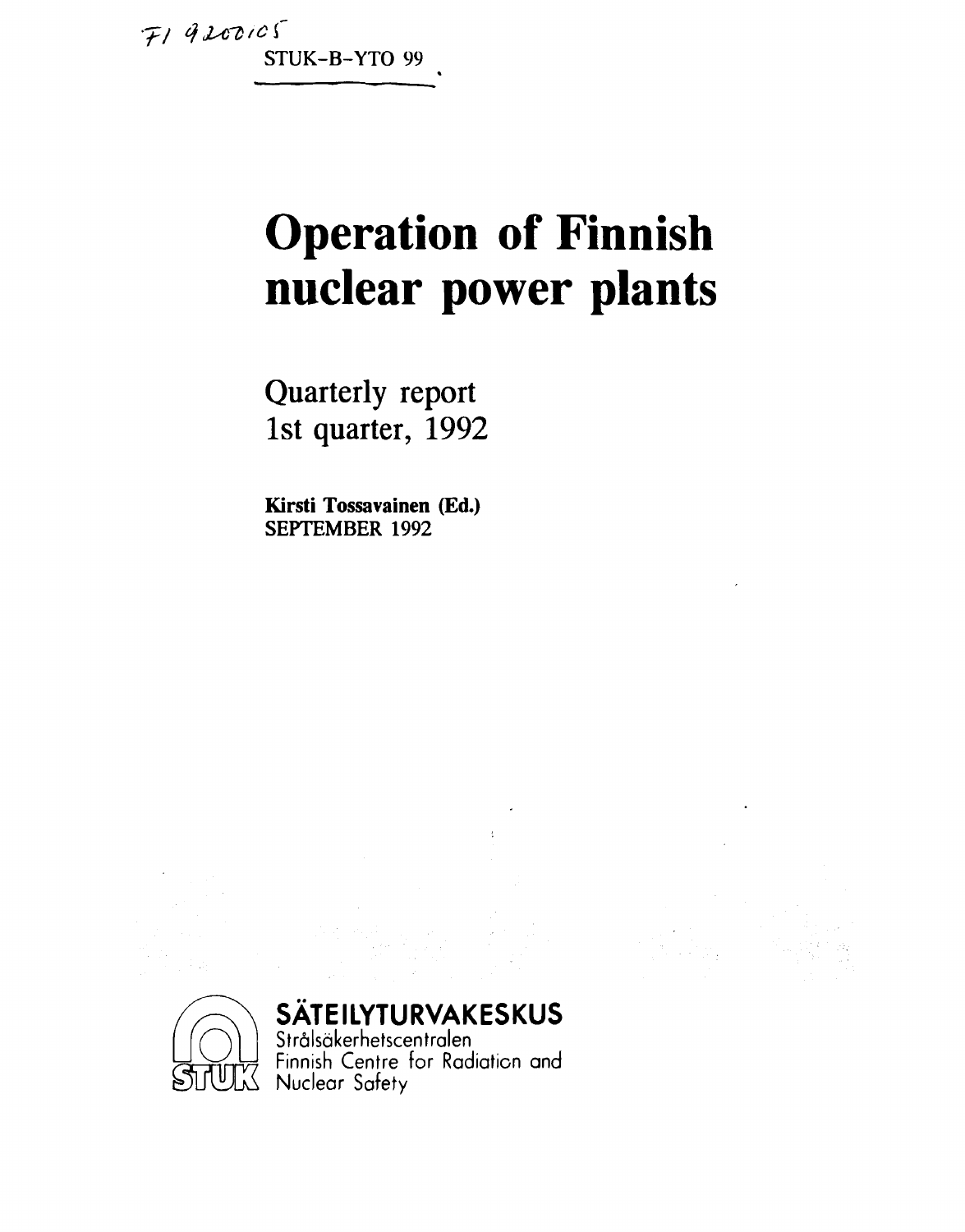# **Operation of Finnish nuclear power plants**

Quarterly report 1st quarter, 1992

**Kirsti Tossavainen (Ed.)**  Department of Nuclear Safety

FINNISH CENTRE FOR RADIATION AND NUCLEAR SAFETY P.O.BOX 268 SF-00101 HELSINKI Finland Tel. +358 0 70821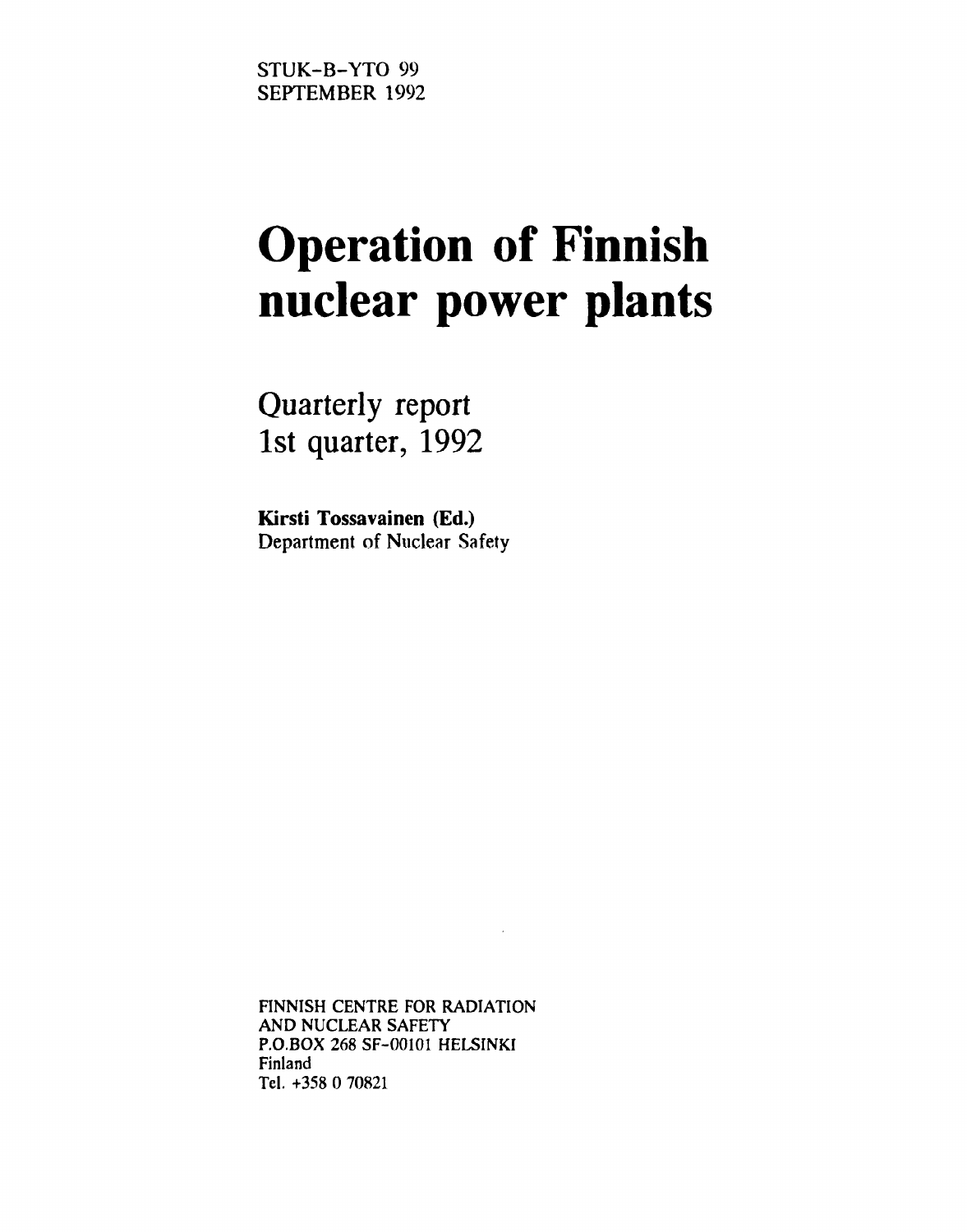Translation. Original text in Finnish.

ISBN 951-47-6611-3<br>ISSN 0781-2884 0781-2884

Government Printing Centre Helsinki 1992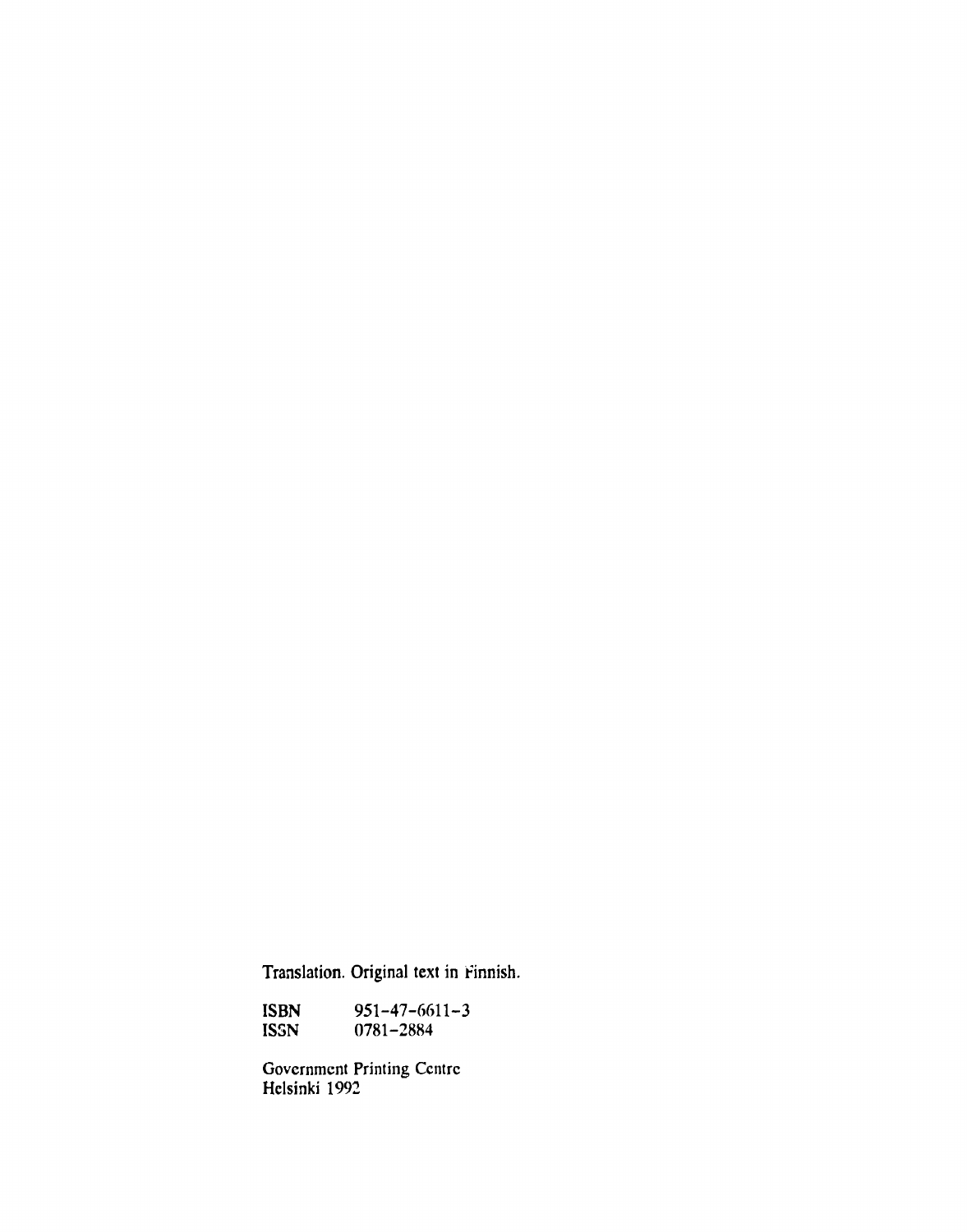TOSSAVAINEN, Kirsti (ed.). Operation of Finnish Nuclear Power Plants. Quarterly Report, 1st *Quarter. 1992. STUK-B-YTO 99. Helsinki 1992. 16 pp. + apps. 2 pp.* 

| <b>ISBN</b> | $951 - 47 - 6611 - 3$ |
|-------------|-----------------------|
| <b>ISSN</b> | 0781-2884             |

**Key words PWR** type reactor, **BWR** type reactor, NPP operating experience

# ABSTRACT

In the Quarterly Reports on the operation of the Finnish nuclear power plants such events and observations are described relating to nuclear and radiation safety which the Finnish Centre for Radiation and Nuclear Safety considers safety significant. Also other events of general interest are reported. The report also includes a summary of the radiation safety of the plants' workers and the environment, as well as tabulated data on the production and load factors of the plants.

The Finnish nuclear power plant units Loviisa 1 and 2 as well as TVO I and II were in operation for almost all the time in the first quarter of 1992. The load factor average was 99.8 *%.* All the events which are classified on the International Nuclear Event Scale were level 0/below scale on the Scale.

Occupational radiation doses and releases of radioactive material off-site remained well below authorised limits. Only quantities of radioactive material insignificant to radiation exposure, originating in the nuclear power plants, were detected in samples collected in the vicinity of the nuclear power plants.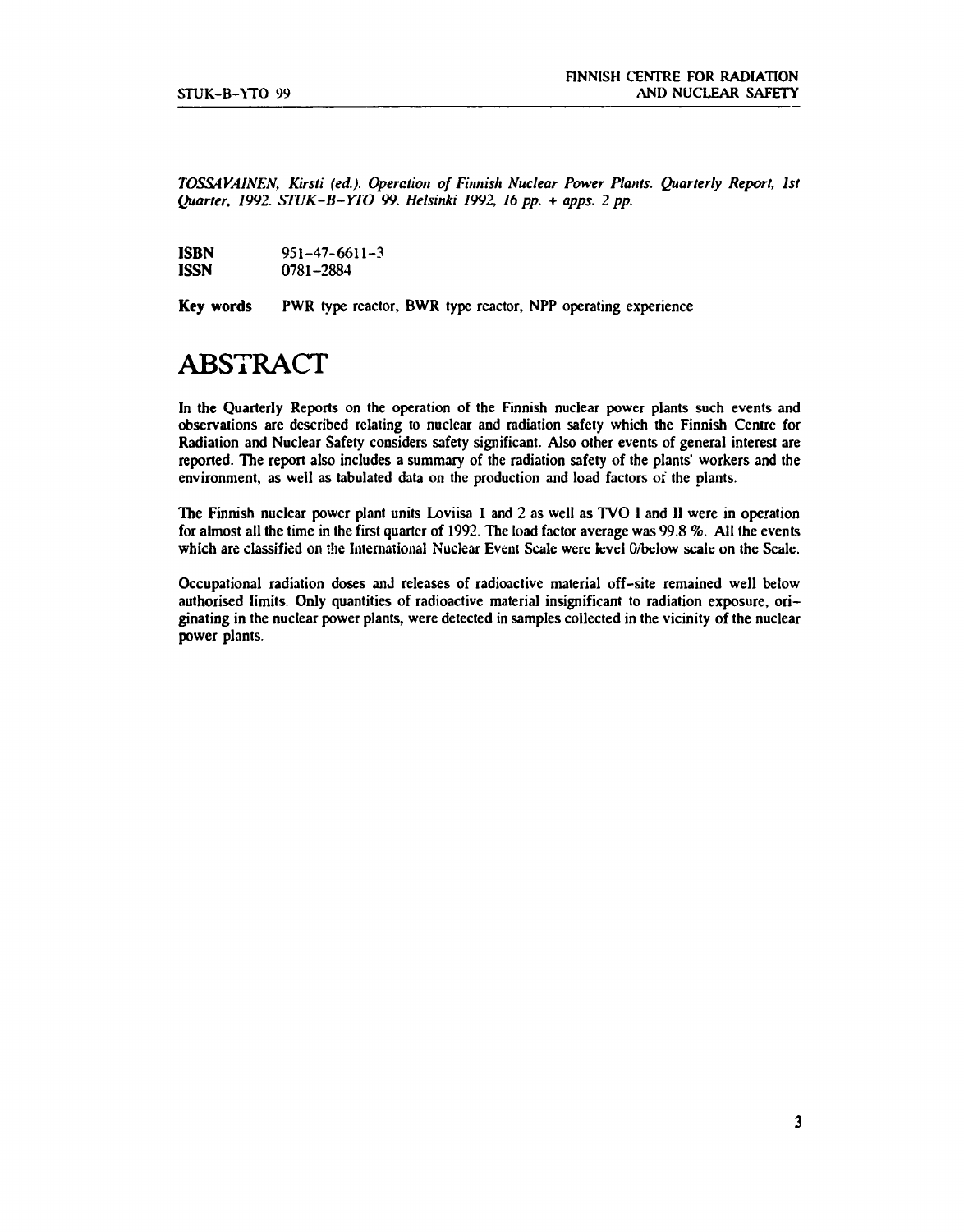# **CONTENTS**

#### **ABSTRACT**

| $\mathbf{1}$   |             | <b>INTRODUCTION</b>                                        | 5               |
|----------------|-------------|------------------------------------------------------------|-----------------|
| $\overline{2}$ |             | OPERATION OF NUCLEAR POWER PLANTS IN<br>JANUARY-MARCH 1992 | 6               |
|                |             |                                                            |                 |
|                | 2.1         | Production data                                            | 6               |
|                | 2.2         | Hot shutdown at Loviisa 2                                  | 10 <sup>°</sup> |
| 3              |             | EVENTS AND OBSERVATIONS AT EACH PLANT UNIT                 | 11              |
|                | Loviisa 1   |                                                            | 11              |
|                | 3.1         | The permissible period of removal from service of an air   |                 |
|                |             | cooling unit was exceeded in connection with               |                 |
|                |             | a modification of the ventilation system                   | $\mathbf{11}$   |
|                | Loviisa 2   |                                                            | 12 <sup>2</sup> |
|                |             | Nothing reportable                                         | 12 <sup>2</sup> |
|                |             | TVO I and II                                               | 13              |
|                | 3.2         | The heat transfer capacity of the shutdown cooling train   |                 |
|                |             | was below the design value                                 |                 |
|                |             |                                                            | 13              |
| 4              |             | <b>RADIATION SAFETY</b>                                    | 14              |
|                | 4.1         | Occupational radiation exposure                            | 14              |
|                | 4.2         | Releases of radioactive material off-site and radiation    |                 |
|                |             | exposure of the population                                 | 14              |
|                | 4.3         | Radiological monitoring of the environment                 | 14              |
|                | Appendix 1: | Regulatory control of nuclear facilities                   |                 |
|                | Appendix 2: | Plant data                                                 |                 |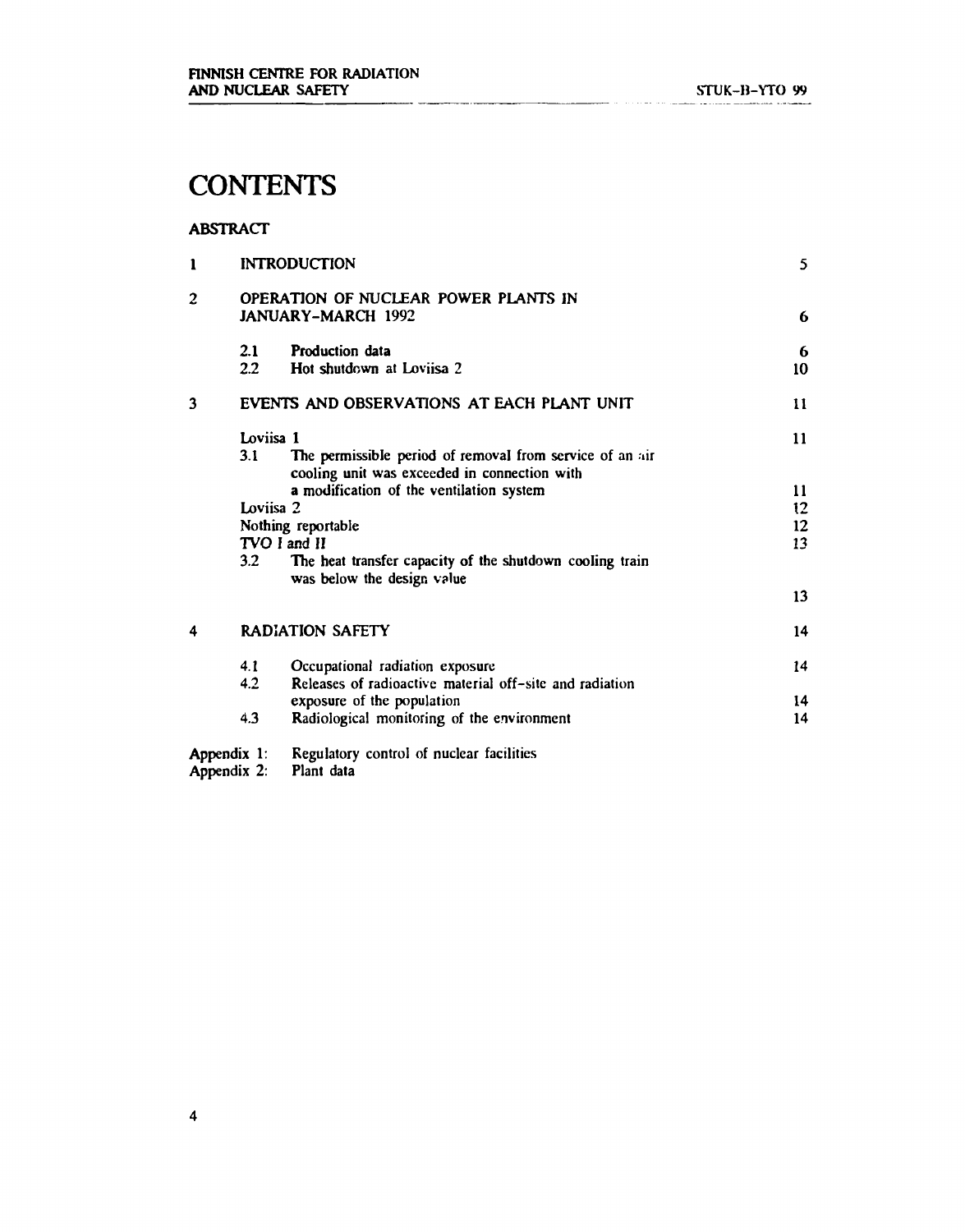# **1 INTRODUCTION**

**As prescribed by the Nuclear Energy Act (990/87), regulatory control of the use of nuclear energy rests with the Finnish Centre for Radiation and Nuclear Safety. The functions of the Finnish Centre for Radiation and Nuclear Safety also include regulatory control of physical protection, emergency preparedness and nuclear material safeguards. The scope of regulatory control and inspections related to nuclear power plants are specified in Appendix 1. General information relating to the Finnish nuclear power plants is presented in Appendix 2.** 

**The Finnish Centre for Radiation and Nuclear Safety publishes a quarterly report on the operation of the Finnish nuclear power plants. The fourth Quarterly Report also contains a** 

**summary of the information reported in the year in question and background information on the principles of radiation protection. The report is based on the information reported to the Finnish Centre for Radiation and Nuclear Safety by the power companies and on the observations made by the Finnish Centre for Radiation and Nuclear Safety during regulatory control. The events described in the report are classified on the .International Nuclear Event Scale.** 

**Apart from the event descriptions, the report contains a summary of the radiation safety of nuclear power plant workers and the environment and tabulated data on the production and load factors of the nuclear power plants.**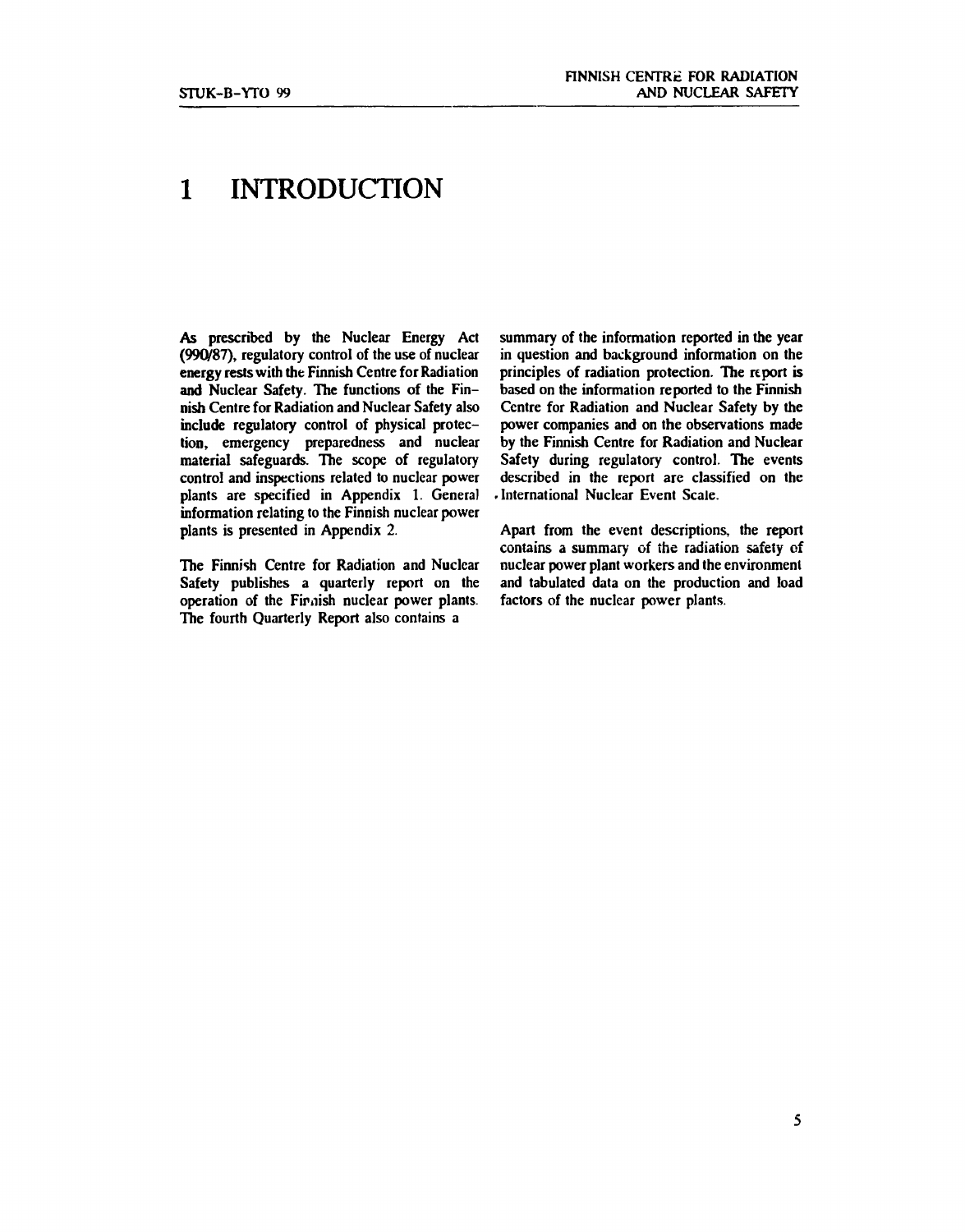## **OPERATION OF NUCLEAR POWER PLANTS**   $\overline{2}$ **IN JANUARY-MARCH 1992**

*The Finnish nuclear power plants were in operation for almost all the time in the first quarter of 1992. A brief interruption in production was caused by the outage to repair a failed valve at Loviisa 2.* 

## **2.1 Production data**

**Nuclear electricity accounted for 32.1** *%* **of total production in Finland in this annual quarter. The load factor average of the plant units was** 

**99.8** *%.* **Production and availability figures are presented in more detail in Tables I and II. Power diagrams describing electricity generation by the plant units and the causes of power reductions are presented in Figures 1 - 4.** 

*Table I. Electricity production and availability of the units.* 

| <b>Electricity production</b> |                         |       | <b>Availability</b>                                             |       | Load               |       |
|-------------------------------|-------------------------|-------|-----------------------------------------------------------------|-------|--------------------|-------|
| (gross, TWh)                  |                         |       | factor $(\%)$                                                   |       | factor $(\%)$      |       |
|                               | First                   | Whole | First                                                           | Whole | First              | Whole |
|                               | quarter                 | year  | quarter                                                         | year  | quarter            | year  |
|                               | 1992                    | 1991  | 1992                                                            | 1991  | 1992               | 1991  |
| Lovijsa 1                     | 1.01                    | 3.55  | 100.0                                                           | 90.5  | 99.3               | 87.1  |
| Loviisa 2                     | 1.01                    | 3.63  | 98.7                                                            | 90.6  | 99.3               | 89.2  |
| TVO I                         | 1.61                    | 6.10  | 100.0                                                           | 95.6  | 100.5              | 94.7  |
| tvo ii                        | 1.61                    | 5.95  | 100.0                                                           | 93.8  | 100.1              | 92.4  |
|                               | Availability factor $=$ |       | generator synchronized (h)<br>calendar time (h)                 |       | $\therefore$ 100 % |       |
| Load factor $=$               |                         |       | gross electricity production<br>rated power . calendar time (h) |       | . 100 $%$          |       |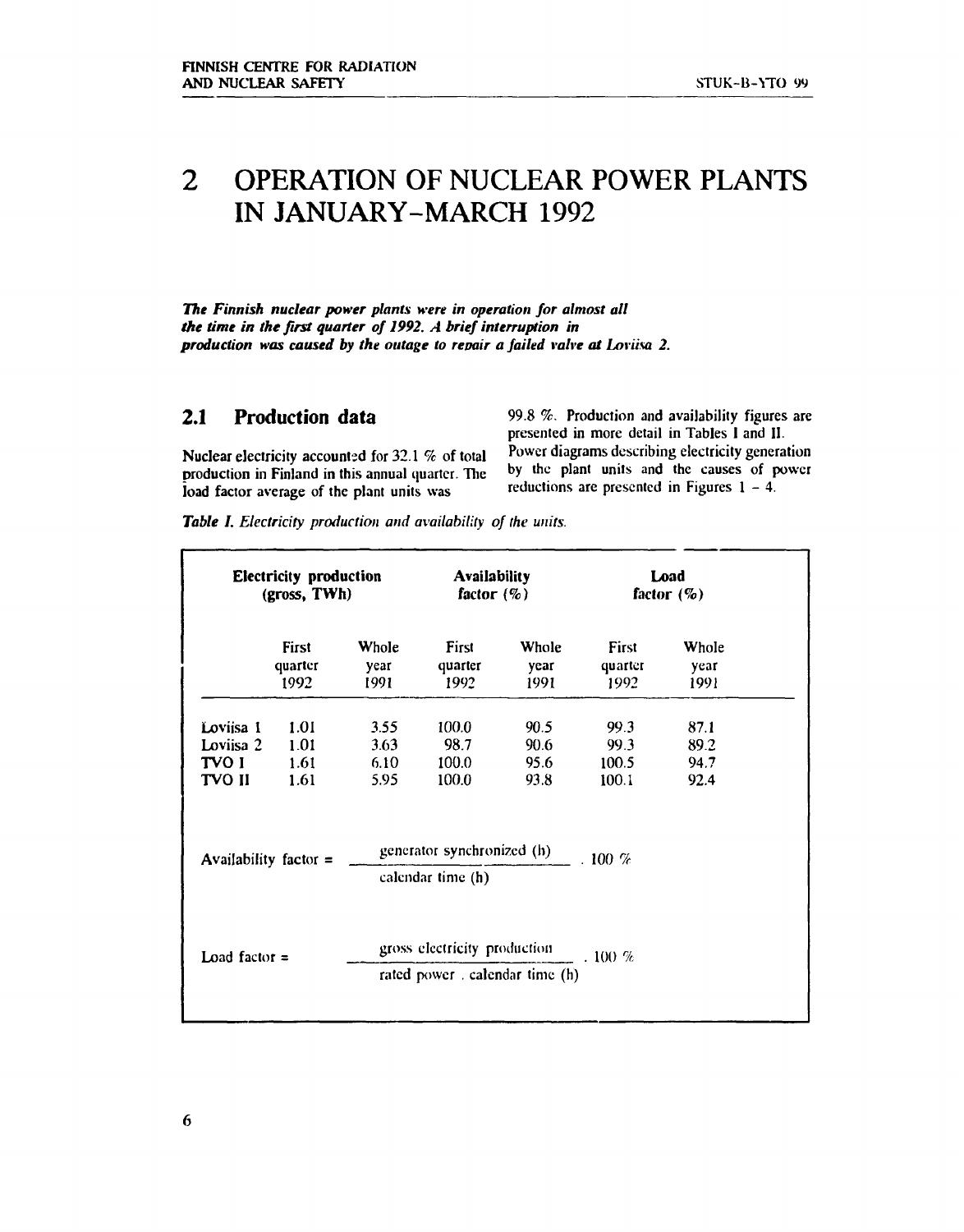|                                                                          | <b>First</b><br>quarter<br>1992 | Whole<br>year<br>1991 | 1990 |
|--------------------------------------------------------------------------|---------------------------------|-----------------------|------|
| <b>Production of nuclear</b><br>electricity (net, TWh) <sup>*</sup>      | 5.0                             | 18.4                  | 18.1 |
| Total production of<br>electricity in Finland<br>(net, TWh) <sup>*</sup> | 15.6                            | 55.2                  | 51.7 |
| Share of nuclear<br>electricity of total<br>production                   | 32.1                            | 33.3                  | 35.0 |
| Load factor averages<br>of the Finnish plant<br>units                    | 99.8                            | 90.9                  | 89.1 |

| Table II. Nuclear energy in the Finnish proauction of electricity. |  |  |  |
|--------------------------------------------------------------------|--|--|--|
|--------------------------------------------------------------------|--|--|--|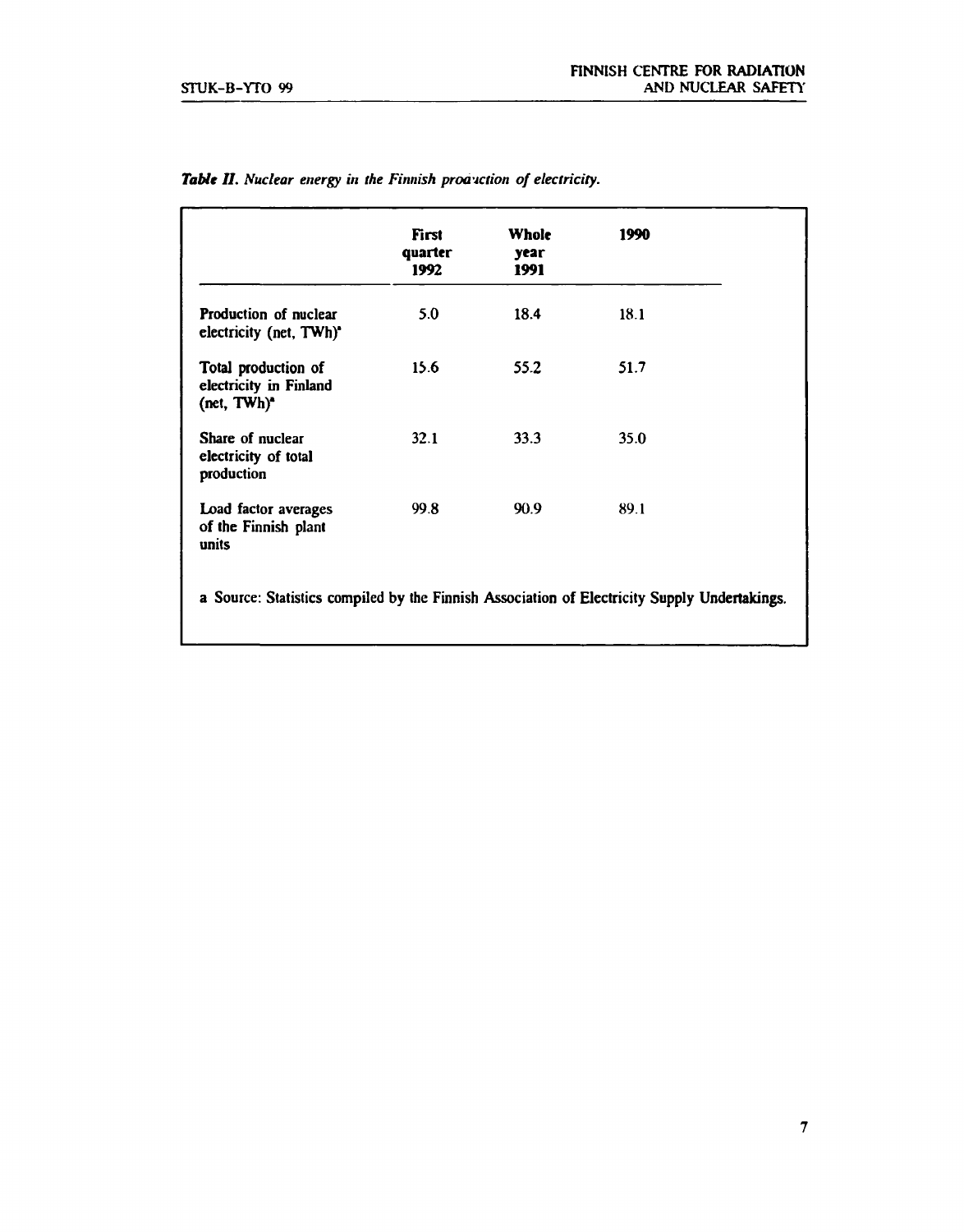

*Fig 1. Average daily gross power of Loviisa 1 in January-March. 1992.* 

I Repair of a leak of a HP turbine bleeding point



*Fig 2. Average daily gross power of Loviisa 2 in January-March 1992.* 

1 One turbine tripped in connection with an Chapter 2.2) adjustment of the lubricating oil system of the 2 Hot shutdown turbines, reactor to operate at 50 % power (see

2 Hot shutdown to repair a feedwater system valve (see Chapter  $2.2$ )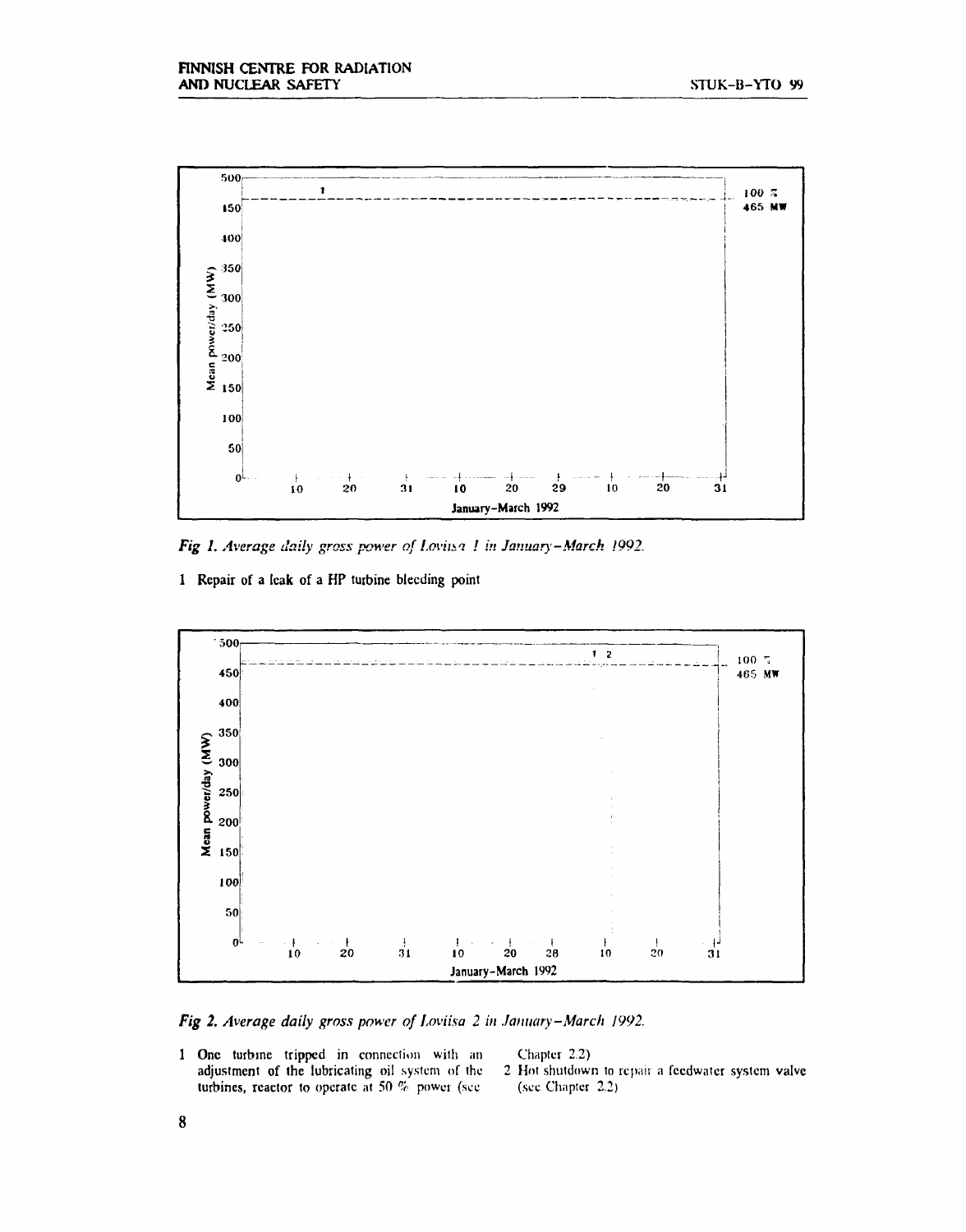

*Fig 3. Average daily gross power of TVO I in January-March 1992.* 

**1 Periodic tests, reactor operating at 65 % power** 



*Fig 4. Average daily gross power of TVO II in January-March 1992.* 

**1 Periodic tests, reactor operating at 70 % power**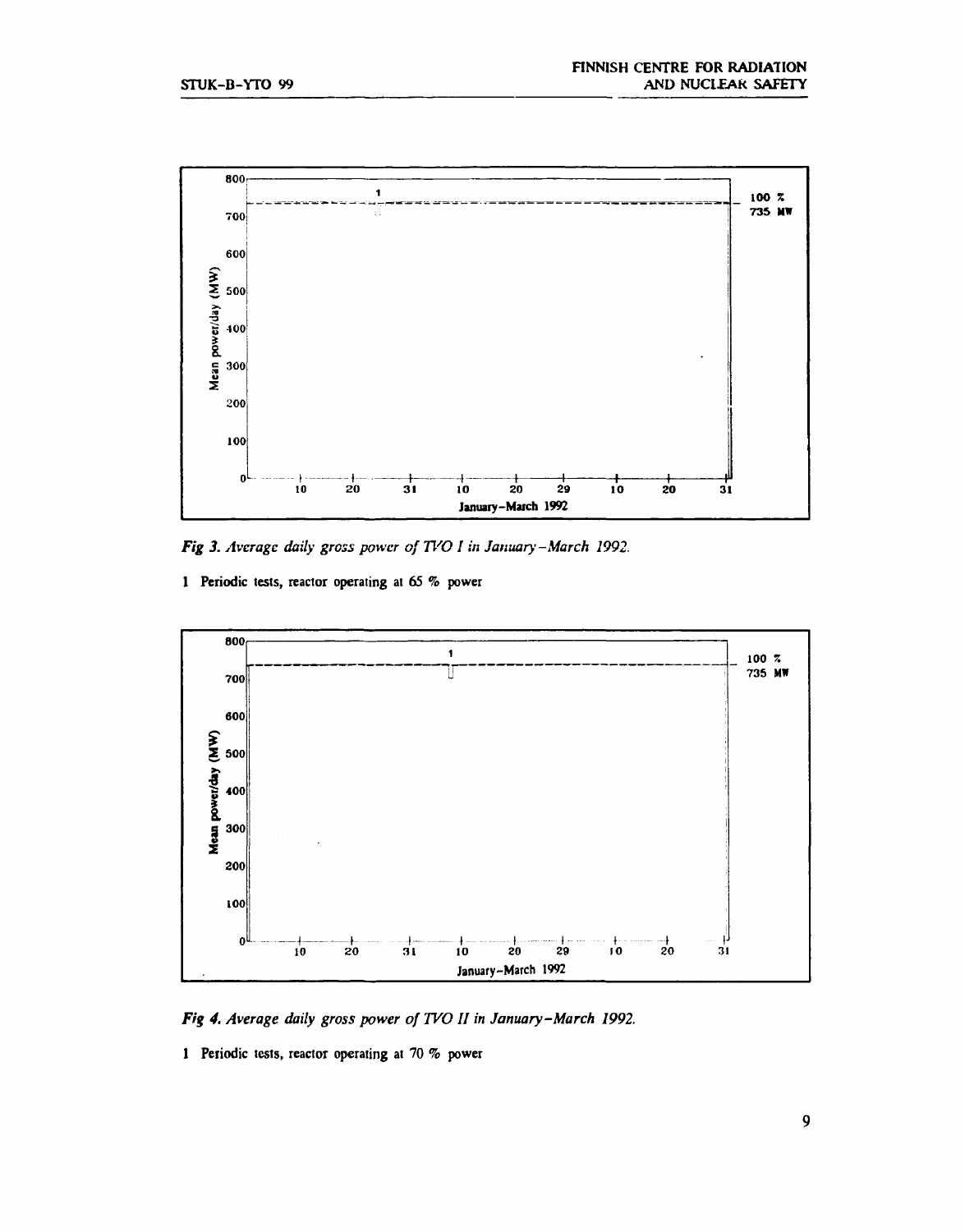## **2.2 Hot shutdown at Loviisa 2**

In connection with an adjustment of the lubriation system of the turbines of Loviisa 2 on 8.3. the level of oil tanks dropped below the protection limit because the adjustment measures were applied too quickly. One of the wo turbines tripped in consequence. The turbine was placed back in full power the next morning. During

restart a fault was observed in one gate valve of the feedwater system for the repair of which the plant unit was placed in hot shutdown on 11.3. A slide which was loose from the stem had prevented the valve's functioning. The valve was repaired and the plant unit was back on line on 12.3.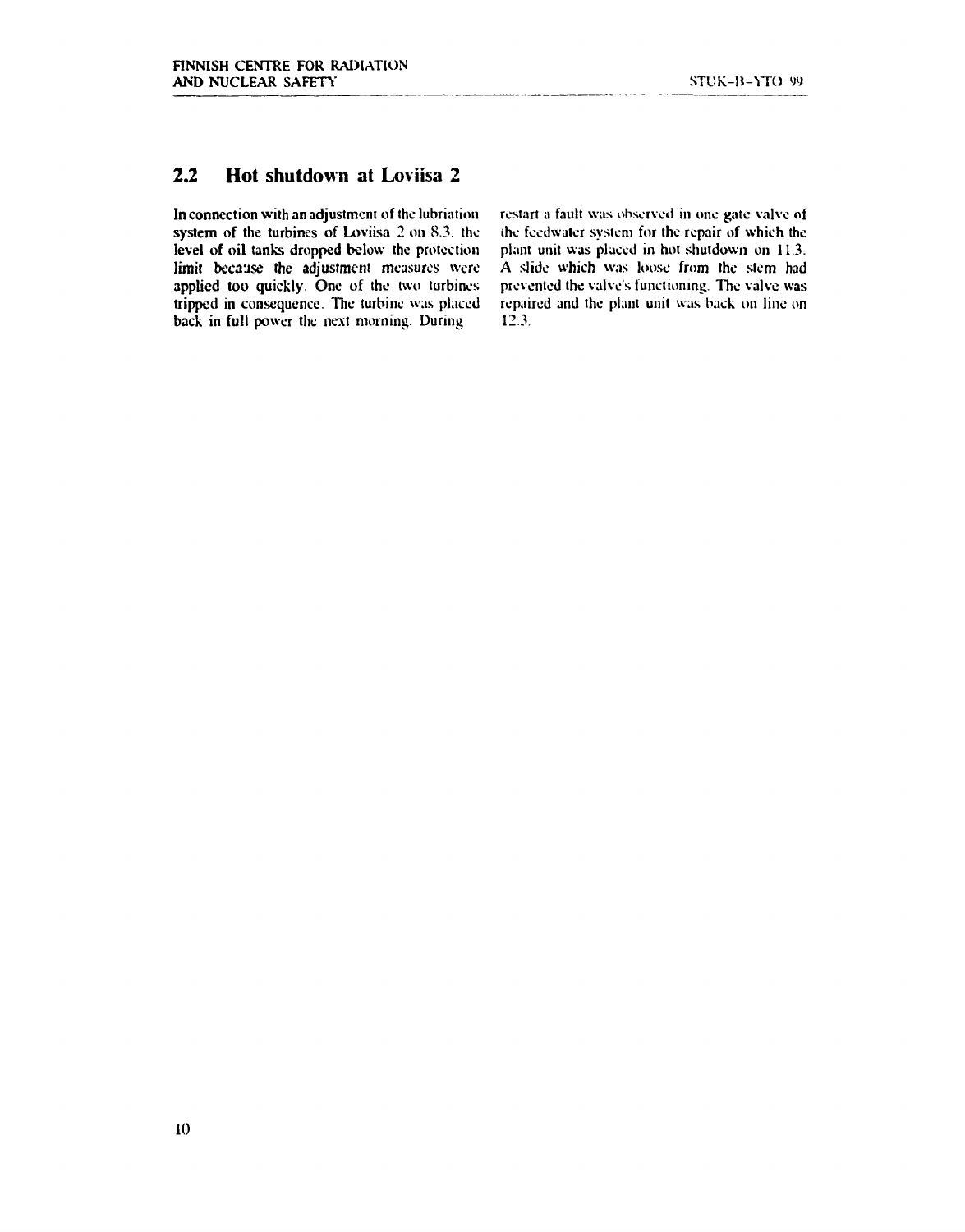# **3 EVENTS AND OBSERVATIONS AT EACH PLANT UNIT**

#### **Loviisa 1**

*In connection with a modification work carried out in the ventilation system of the Loviisa I control room the permissible period of removal from service of a cooler was exceeded. The period allowed for repairing the failed component was mistakenly observed as the period for its removal from service. The event is classified as level Olbelow scale on the International Nuclear Event Scale.* 

# **3.1 The permissible period of removal from service of an air cooling unit was exceeded in connection with a modification of the ventilation system**

**At Loviisa 1 modifications were made in the local control of two coolers of the ventilation system of the control building. The coolers had to be stopped for the repairs. The coolers cool the water which is required in the air conditioning of the control room and the instrumentation area important to safety.** 

**For the repair of components important to safety the Technical Specifications determine the maximum period a component may be removed from service without the plant's operational state having to be changed (e.g. without shutting down**  the plant). An exemption from the Technical **Specifications granted by the Finnish Centre for Radiation and Nuclear Safety is required for the removal from service of operable components.** 

**Imatran Voima Oy obtained the necessary permit of exemption from the Technical Specifications for the modification work so that one cooler at a time was permitted to be removed from service for a working day (8 hrs). Cooler specific work**  orders were devised for the work according to **regular procedure. In stead of the eight hours'**  removal from service permitted by the exemption **from the Technical Specifications, three days and nights were determined in the work order as the period for which the cooler could, according to the Technical Specifications, be removed from service for repairs.** 

**Modification work on the first cooler was started on 2.3. The next day an inspector of the Finnish Centre for Radiation and Nuclear Safety noted that the exemption from the Technical Specifications had not been complied with. After this the modification was accomplished without delay. The component was removed from service for about 32 hrs. In the work order of the other cooler the permissible period of removal from service was altered to gain conformity with the exemption from the Technical Specifications and the work was done according to it.** 

**The cause for exceeding the permissible period of removal from service was a human error which occurred in the handling of the work order. The procedure f handling work orders has been changed since i.a. so that exemptions from the Technical Specifications are attached to work orders.**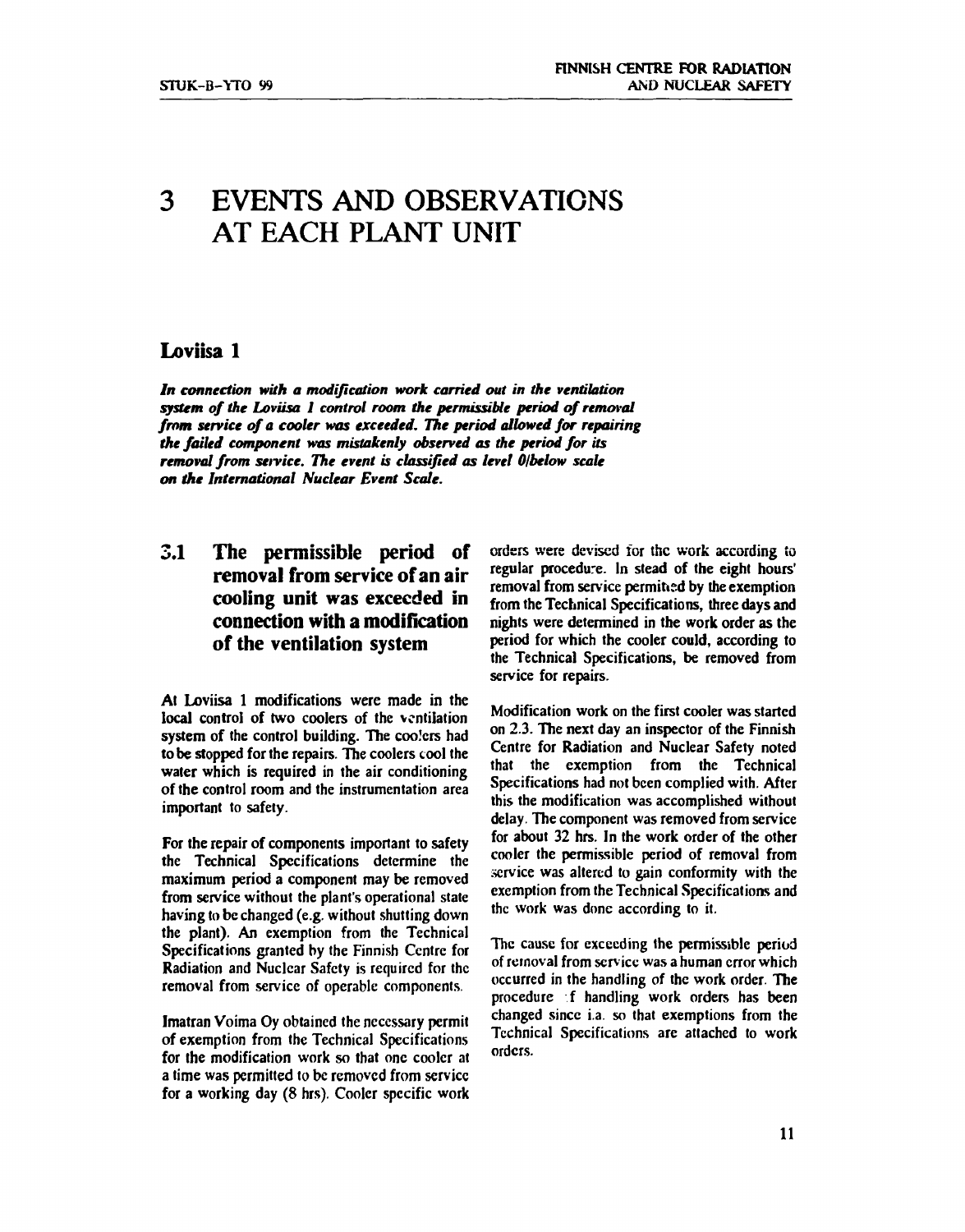# **Loviisa 2**

*No reportable events occurred at Loviisa 2 in the first quarter of 1992.*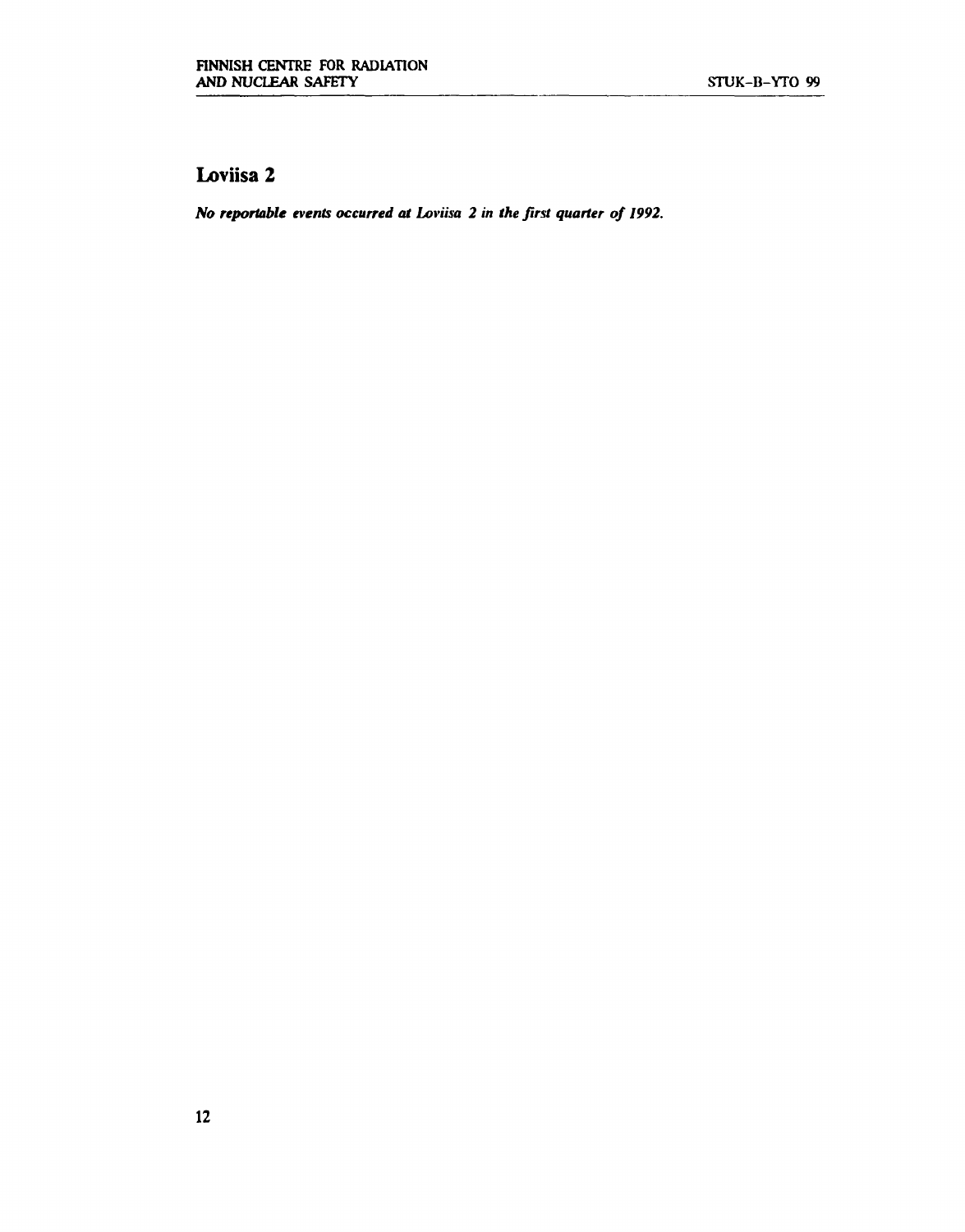## **TVO I and II**

*At the TVO plant units it was observed in test measurements made with a portabl: ultrasonic meter that the flow rate in the shut-down s'rondary cooling system was less than indicated by fixed meters. The event is classified as level 0/below scale on the International Nuclear Event Scale.* 

## **3.2 The heat transfer capacity of the shutdown cooling train was below the desingn value**

At TVO I, in March, Teollisuuden Voima Oy made test measurements of the flow rates of various systems by a portable ultrasonic meter to assess the reliability of a new, ultrasoundbased flow rate measurement system.

When making the test measurements in the shutdown secondary cooling system it was observed that the ultrasound meter gave indications ca. 20 kg/s less than the system's fixed flow meters. Based on several check measurements it was ascertained that the system's fixed measurement equipment erroneously gave indications higher than the actual flow rate. The flow rates have been adjusted based on the indications given by the fixed meters. Thus the system's actual flow rates were not according to the design value.

Teollisuuden Voima Oy continued the flow rate measurements. The flow rates of the shut-down secondary cooling system at TVO II were also ascertained as too low. The flow rates of other

systems did not deviate from the flow indications given by the fixed meters.

The shut-down secondary cooling system is part of the heat transfer train by which the shutdown reactor's decay heat is transferred to the final heat  $s^i$  k i.e. the sea. Furthermore, the heat transfer train in question is used to cool the condensation pool of the containment building into which, in the event of transients and  $acci$ dents, aqueous steam from the reactor pressure vessel is blown.

Teollisuuden Voima Oy carried out a safety review owing to the event. In the review the effect of the low flow rate ascertained in the shut-down secondary cooling system on the effectiveness of the whole shutdown cooling train was investigated. The review showed that the decrease in the heat transfer capacity of the cooling train was very small.

The flow rates in the shut-down secondary cooling systems both in TVO I and II were set to comply with the system's design values.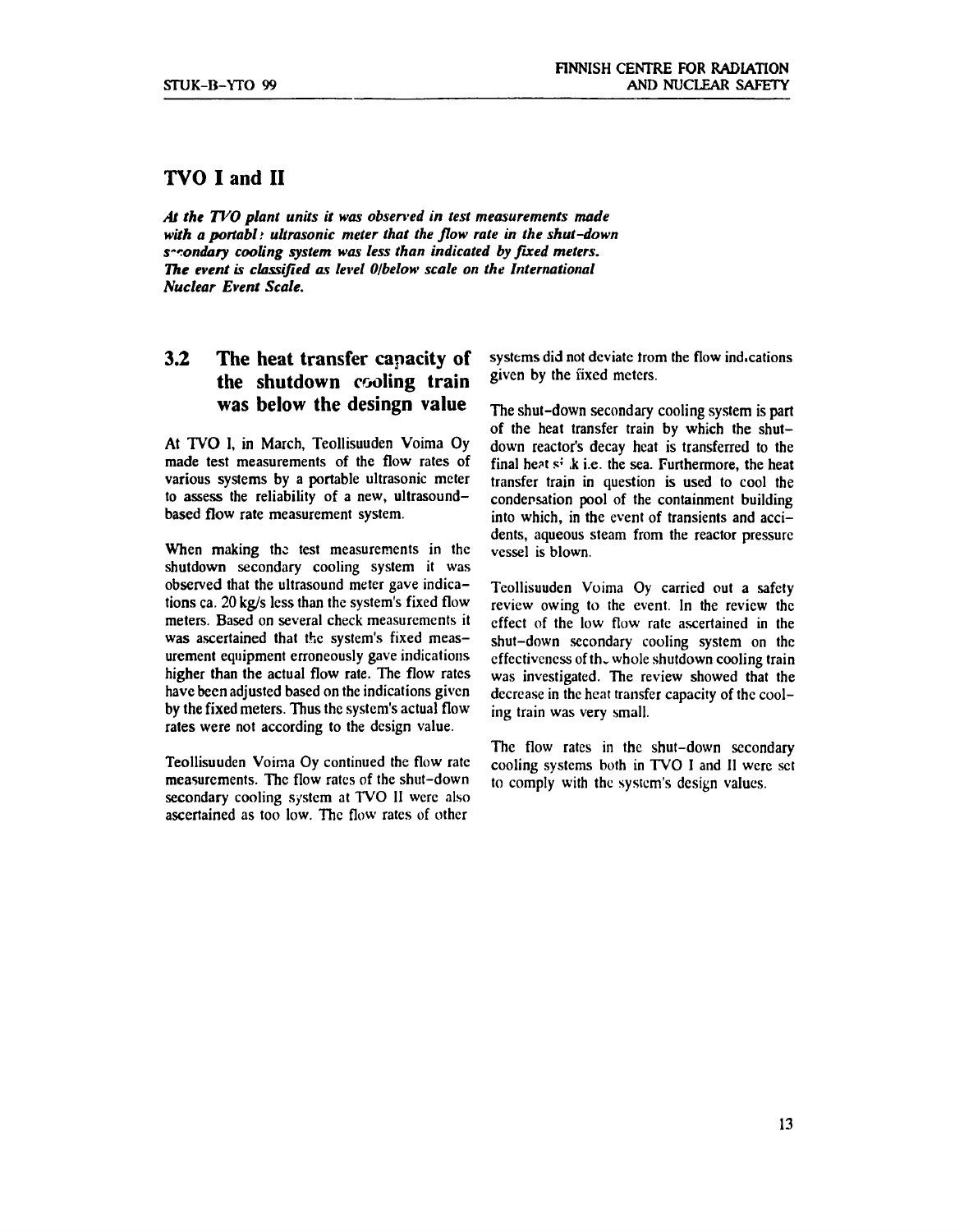# **4 RADIATION SAFETY**

*Individual radiation doses of nuclear power plant workers remained will below the dose limit. Also releases of radioactive material off-site clearly remained below the release limits. Only quantities of radioactive material insignificant to radiation exposure, originating in the nuclear power plants, were detected in the samples collected in the vicinity of the nuclear power plants.* 

### **4.1 Occupational radiation exposure**

**The Finnish radiation legislation was revised at the beginning of the year 1992. Finland is among the first countries to apply the more stringent dose constraints recommended by the International Commission on Radiological Protection (ICRP). According to the Radiation Decree, the effective occupational radiation dose incurred in radiation work may not, in a period of five years, exceed the 20 mSv annual average. This will be monitored from the year 1992 onward. The radiation dose may not, during any one year, exceed 50 mSv.** 

**The major part of the occupational radiation dose is generally incurred in work performed during annual maintenance outages. There were no annual maintenance outages in this quarter. The highest individual radiation dose in the report period was 8 mSv and it was received at the TVO nuclear power plant.** 

**The distribution of individual radiation doses received by nuclear power plant workers in the report period compared with the distribution in the whole year 1991 is given in Table III which specifies the number of individuals in each dose range and at each plant site. The information given in the Table originates in the central dose file of the Finnish Centre for Radiation and Nuclear Safety.** 

**In the report period, the collective occupational radiation dose at the Loviisa plant was 0.02 manSv and at the TVO plant 0.07 manSv. The dose limit given in a guide issued by the Finnish Centre for Radiation and Nuclear Safety is 5 manSv/GWe per installed electrical power in a year which means a collective radiation dose of 4.45 manSv/year for the Loviisa plant and 7.1 manSv/year for the TVO plant.** 

## **4.2 Releases of radioactive material off-site and radiation exposure of the population**

**Table IV presents the site-specific measured releases of radioactive materials. The Table also gives the annual release limits. Off-site releases in the report period clearly remained below the prescribed release limits.** 

#### **4.3 Radiological monitoring of the environment**

**About 140 samples were analysed in this quarter the major part of which, according to the programmes of monitoring, were samples of air.** 

**No radioactive material originating in the Loviisa nuclear power plant was detected in samples collected in the vicinity of the Loviisa nuclear power plant. Instead, radioactive materials which gained access to the environment in consequence of the**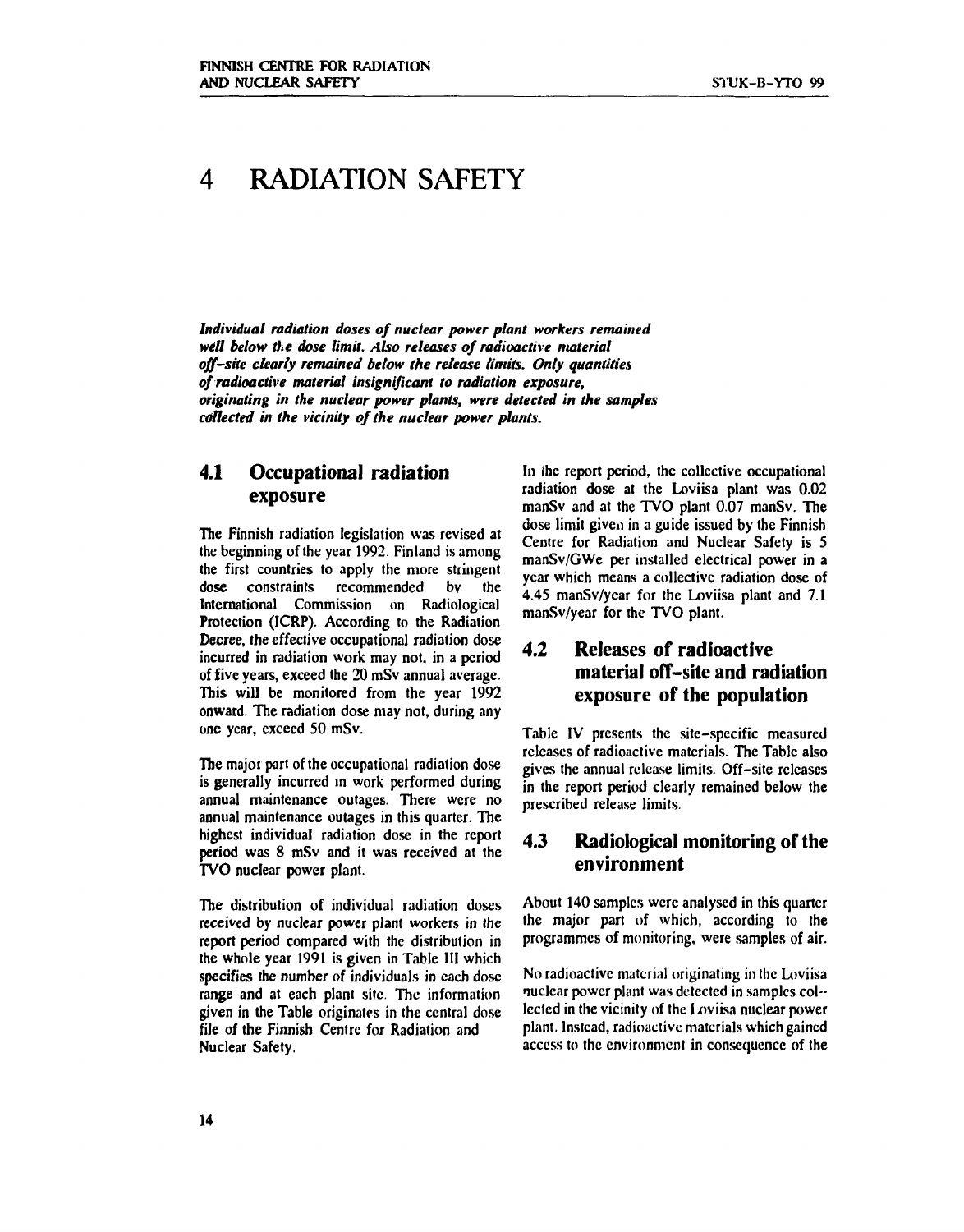**fuel channel failure at the Sosnovy Bor nuclear power plant on 24.3.1992 were detected in samples of air and, minor amounts, in samples of deposited material and sea water.** 

**In a sample of air collected in Olkiluoto from 16.3. to 1.4. cobalt-60 originating in the Olkiluoto nuclear power plant was detected. Its**  concentration in the air was  $4 \mu\text{Bq/m}^2$ .

*Table III. Occupational dose distribution in the report period and the year 1991.* 

| Dose range<br>(mSv) |              |               | Number of persons in the dose range |                         |                         |                    |
|---------------------|--------------|---------------|-------------------------------------|-------------------------|-------------------------|--------------------|
| First quarter 1992  |              |               | Whole year 1991                     |                         |                         |                    |
|                     | Loviisa      | <b>TVO</b>    | Total <sup>*</sup>                  | Loviisa                 | <b>TVO</b>              | Total <sup>*</sup> |
| <0,5                | 31           | 76            | 109                                 | 161                     | 437                     | 557                |
| $0,5 - 1$           | 6            | 24            | 30                                  | 92                      | 267                     | 334                |
| $1 - 2$             | 6            | $\mathbf{11}$ | 17                                  | 101                     | 199                     | 281                |
| $2 - 3$             | $\mathbf{1}$ | 3             | $\overline{\mathbf{4}}$             | 65                      | 81                      | 127                |
| $3 - 4$             |              |               |                                     | 39                      | 32                      | 73                 |
| $4 - 5$             |              | 1             | $\mathbf{1}$                        | 33                      | 26                      | 56                 |
| $5 - 6$             |              |               |                                     | 27                      | 24                      | 48                 |
| $6 - 7$             |              |               |                                     | 21                      | 12                      | 35                 |
| $7 - 8$             |              |               |                                     | 16                      | 3                       | 26                 |
| $\epsilon$ – 9      |              | $\mathbf{1}$  | $\mathbf{1}$                        | 13                      | $\overline{\mathbf{c}}$ | 25                 |
| $9 - 10$            |              |               |                                     | 8                       | $\mathbf{I}$            | 11                 |
| $10 - 11$           |              |               |                                     | 10                      | $\overline{c}$          | 15                 |
| $11 - 12$           |              |               |                                     | 5                       | $\overline{\mathbf{4}}$ | 11                 |
| $12 - 13$           |              |               |                                     | 9                       |                         | 12                 |
| $13 - 14$           |              |               |                                     | 4                       | $\frac{2}{2}$           | 8                  |
| $14 - 15$           |              |               |                                     | $\overline{\mathbf{c}}$ | $\mathbf{I}$            | 4                  |
| $15 - 16$           |              |               |                                     | $\mathbf{1}$            | 1                       | 3                  |
| $16 - 17$           |              |               |                                     |                         |                         |                    |
| $17 - 18$           |              |               |                                     | $\mathbf{1}$            |                         |                    |
| $18 - 19$           |              |               |                                     |                         |                         |                    |
| $19 - 20$           |              |               |                                     |                         |                         | $\mathbf{1}$       |
| $20 - 21$           |              |               |                                     |                         |                         |                    |
| $20 - 25$           |              |               |                                     |                         |                         |                    |
| $>25$               |              |               |                                     |                         |                         |                    |

columns include also the data of those Finnish workers who have received doses at the Swedish nuclear power plants. The same person may have worked at both Finnish nuclear power plants and in Sweden.

**15**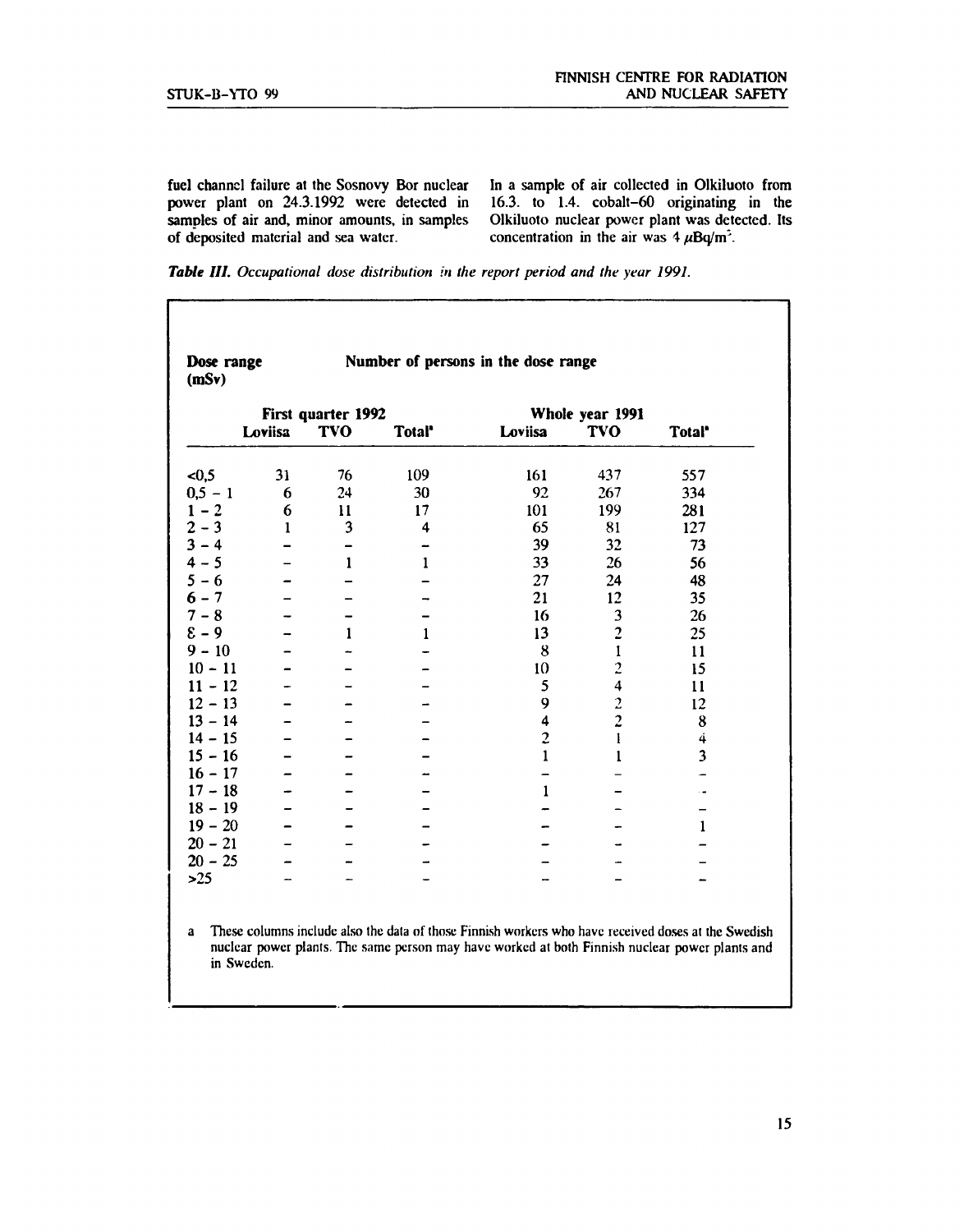|                                                                                                                                                                                                                                                                                                                                                                                                                                                                                                                                                                                     |                                                                      | Releases into the air (Bq)*                      |                                          |                                                             |              |
|-------------------------------------------------------------------------------------------------------------------------------------------------------------------------------------------------------------------------------------------------------------------------------------------------------------------------------------------------------------------------------------------------------------------------------------------------------------------------------------------------------------------------------------------------------------------------------------|----------------------------------------------------------------------|--------------------------------------------------|------------------------------------------|-------------------------------------------------------------|--------------|
| <b>Plant</b> site                                                                                                                                                                                                                                                                                                                                                                                                                                                                                                                                                                   | Noble gases<br>(krypton-87<br>equivalents)                           | <b>Iodines</b><br>$(iodine-131)$<br>equivalents) | <b>Aerosols</b>                          | <b>Tritium</b>                                              | Carbon<br>14 |
| Loviisa<br>Report period<br>1991                                                                                                                                                                                                                                                                                                                                                                                                                                                                                                                                                    | b) c)<br>b) c)                                                       | b)<br>$1.6 \cdot 10^{8}$                         | $1.6 \cdot 10^{6}$<br>$1.8 \cdot 10^{8}$ | $7.7 \cdot 10^{10}$<br>$4.8 \cdot 10^{11}$                  | d)<br>d)     |
| Olkiluoto<br>Report period<br>1991                                                                                                                                                                                                                                                                                                                                                                                                                                                                                                                                                  | $2.0 \cdot 10^{11}$<br>$7.1 \cdot 10^{12}$                           | $1.2 \cdot 10^{7}$<br>$2.5 \cdot 10^8$           | $5.1 \cdot 10^7$                         | $5.4 \cdot 10^{10}$<br>$7.3 \cdot 10^5$ $1.3 \cdot 10^{11}$ | d)<br>d)     |
| Annual release limits<br>Loviisa<br><b>Olkiluoto</b>                                                                                                                                                                                                                                                                                                                                                                                                                                                                                                                                | $2.2 \cdot 10^{16}$ e) $2.2 \cdot 10^{11}$ e)<br>$1.8 \cdot 10^{16}$ | $1.1 \cdot 10^{11}$                              |                                          |                                                             |              |
|                                                                                                                                                                                                                                                                                                                                                                                                                                                                                                                                                                                     | Releases into water (Bq) <sup>*</sup>                                |                                                  |                                          |                                                             |              |
| Plant site                                                                                                                                                                                                                                                                                                                                                                                                                                                                                                                                                                          | <b>Tritium</b>                                                       | Other nuclides                                   |                                          |                                                             |              |
| Loviisa<br>Report period<br>1991                                                                                                                                                                                                                                                                                                                                                                                                                                                                                                                                                    | $4.4 \cdot 10^{12}$<br>$1.4 \cdot 10^{13}$                           | $3.7 \cdot 10^{6}$<br>$5.2 \cdot 10^9$           |                                          |                                                             |              |
| <b>Olkiluoto</b><br>Report period<br>1991                                                                                                                                                                                                                                                                                                                                                                                                                                                                                                                                           | $3.7 \cdot 10^{11}$<br>$1.9 \cdot 10^{12}$                           | $3.5 \cdot 10^{9}$<br>$2.2 \cdot 10^{10}$        |                                          |                                                             |              |
| Annual release limits<br>Loviisa<br>Olkiluoto                                                                                                                                                                                                                                                                                                                                                                                                                                                                                                                                       | $1.5 \cdot 10^{14}$<br>$1.8 \cdot 10^{13}$                           | $8.9 \cdot 10^{11}$ e)<br>$3.0 \cdot 10^{11}$    |                                          |                                                             |              |
| The unit of radioactivity is Becquerel (Bq); $1 \text{ Bq}$ = one nuclear transformation per second.<br>a<br>Below detection limit.<br>b.<br>The calculatory release of argon-41 from Loviisa 1 and 2 expressed as krypton-87 equivalents was<br>$\mathbf{c}$<br>$4.2 \cdot 10^{11}$ Bq during the report period. In 1991 the release was $1.5 \cdot 10^{12}$ Bq.<br>The carbon-14 release estimate based on experimental data was $8.8 \cdot 10^{10}$ Bq in Loviisa and<br>d<br>$1.7 \cdot 10^{11}$ Bq in Olkiluoto during the report period. The estimates for the year 1991 were |                                                                      |                                                  |                                          |                                                             |              |

#### *Table IV. External releases of radioactivity at each plant site, first quarter.*

 $3.2 \cdot 10^{11}$  Bq in Loviisa and  $6.4 \cdot 10^{11}$  Bq in Olkiluoto.

e The numerical value shows the release limit for the Loviisa plant site on Ihe presumption that no releases of other release types will occur. The release limit is set in such a way that Ihc sum of the various types of release limit shares shall be smaller than or equal to 1.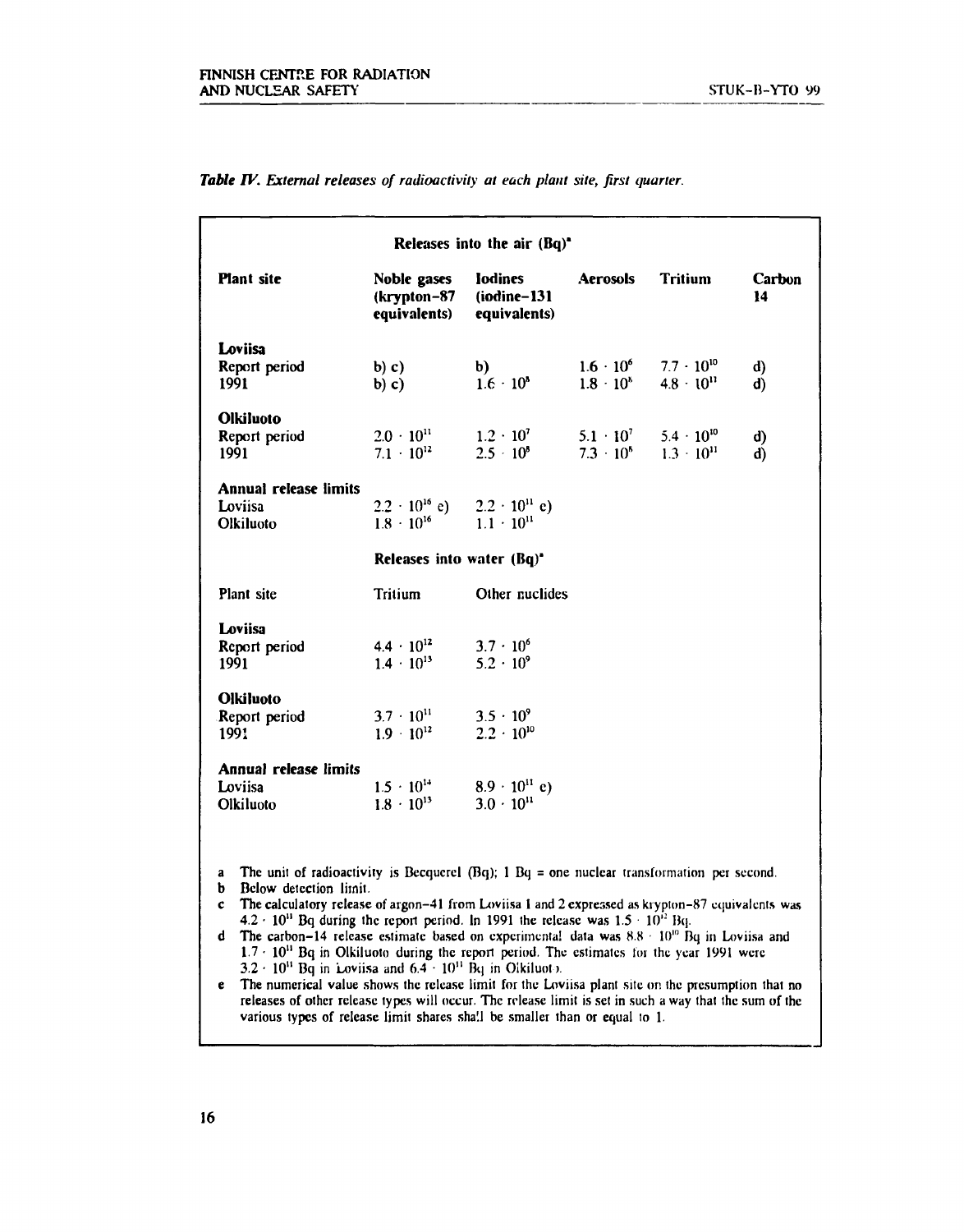## **APPENDIX 1**

# **REGULATORY CONTROL OF NUCLEAR FACILITIES**

**The regulatory control performed by the Finnish Centre for Radiation and Nuclear Safety encompasses the following areas (the granting of the licenses mentioned in parentheses is recommended when the control activities have been completed and no reason for withholding the license has arisen):** 

**Construction Phase** 

- **Preliminary plans of the nuclear facility**
- **Location and environmental effects of the plant**
- **Arrangements for nuclear fuel and nuclear waste management (Decision in principle)**
- **Preliminary safety analysis report on the planned structure and operation of the plant as well as the preliminary safety analyses**
- **Safety classification of components and structures**
- **Quality assurance plan**
- **Plans concerning nuclear fuel and nuclear waste management**
- **Physical protection and emergency preparedness (Construction permit)**
- **Construction plans, manufacturers, final construction and installation of components and structures**
- $\overline{\phantom{a}}$ **Performance tests of systems**
- **Final safety analysis report on the structure**   $\qquad \qquad$ **and operation of the plant and the final safety analyses**
- **Composition and competence of the**   $\overline{\phantom{a}}$ **operating organisation**
- **Technical specifications**
- **Nuclear fuel management and safeguards**   $\overline{a}$
- **Methods of nuclear waste management**   $\overline{a}$
- **Physical protection and emergency preparedness (Operating licence)**

**Operating Phase** 

- **Start-up testing at various power levels**
- **Maintenance, inspections and testing of**   $\overline{a}$ **components and structures**
- $\overline{\phantom{0}}$ **Operation of systems and the whole plant**
- $\overline{\phantom{0}}$ **Operation and competence of the operating organisation**
- **Exceptional events**   $\overline{a}$
- $\overline{a}$ **Repairs and modifications**
- **Refuelling**   $\overline{a}$

 $\overline{\phantom{0}}$ 

- **Nuclear fuel management and safeguards**
- $\overline{\phantom{0}}$ **Nuclear waste management**
- **Radiation protection and safety of the**   $\overline{a}$ **environment**
- **Physical protection and emergency preparedness**
- **Observance of quality assurance programme**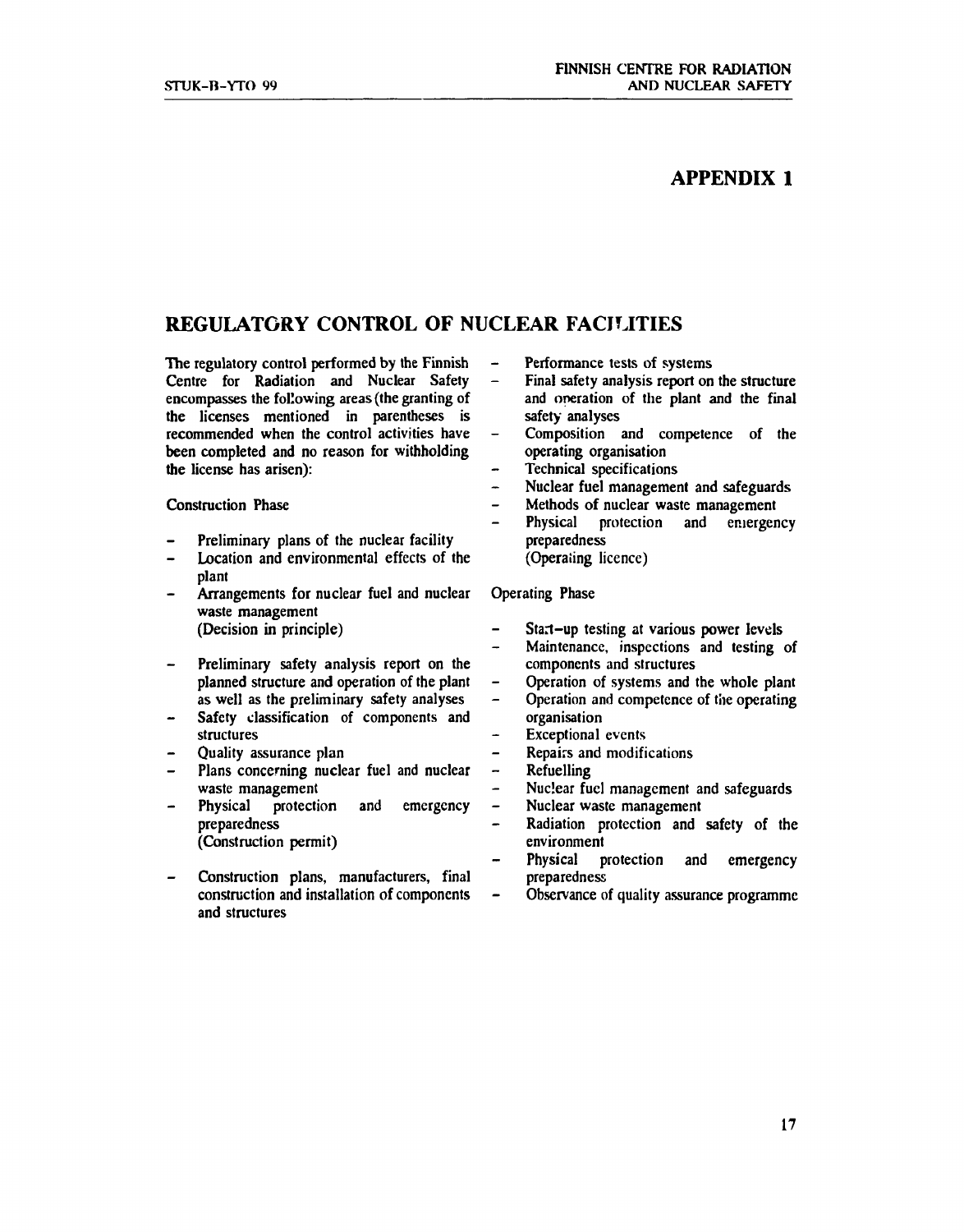# **APPENDIX 2**

| <b>Plant</b><br>unit | Start-up            | Commercial<br>operation | Rated power<br>(gross/net,MW) | Type,<br>supplier                                    |
|----------------------|---------------------|-------------------------|-------------------------------|------------------------------------------------------|
| Loviisa 1            | 8.2.1977            | 9.5.1977                | 465/445                       | Pressurized water reactor (PWR),<br>Atomenergoexport |
|                      | Loviisa 2 4.11.1980 | 5.1.1981                | 465/445                       | Pressurized water reactor (PWR),<br>Atomenergoexport |
| TVO I                | 2.9.1978            | 10.10.1979              | 735/710                       | Boiling water reactor (BWR),<br>Asea Atom            |
| <b>TVO II</b>        | 18.2.1980           | 1.7.1982                | 735/710                       | Boiling water reactor (BWR),<br>Asea Atom            |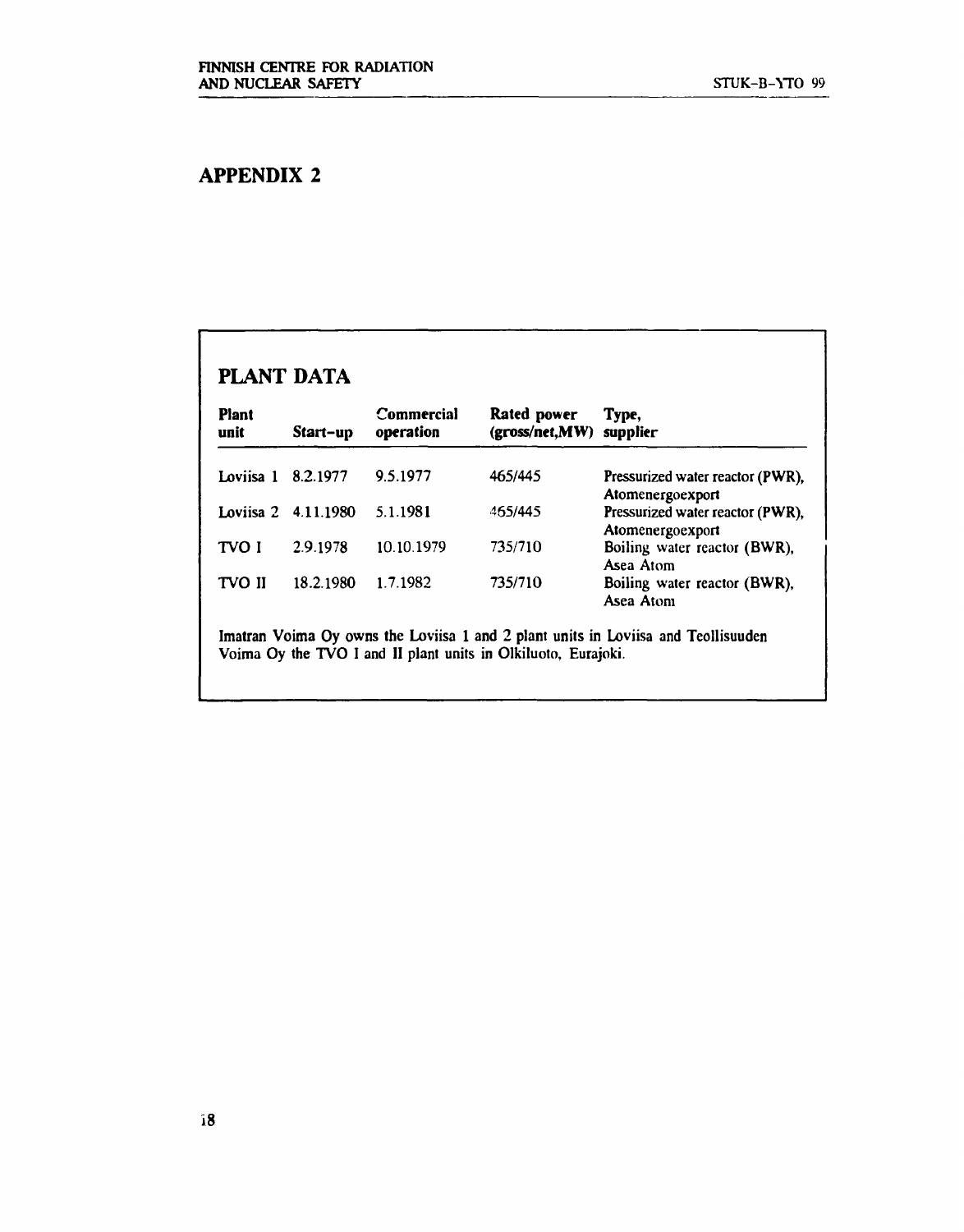# **CONTRIBUTORS**

**Pauli Kopiloff**<br> **Pauli Kopiloff**<br> **Pauli Kopiloff**<br> **Pauli Kopiloff**<br> **Pauli Kopiloff**<br> **Pauli Kopiloff**<br> **Pauli Kari Sinkko**<br> **Pauli Kopiloff**<br> **Pauli Kari Sinkko**<br> **Pauli Rightary**<br> **Pauli Rightary**<br> **Pauli Rightary**<br> **Jouko Mononen** 

Tarja K. Ikäheimonen **Mervi Olkkonen (translation)** Veli Riihiluoma<br>Kari Sinkko